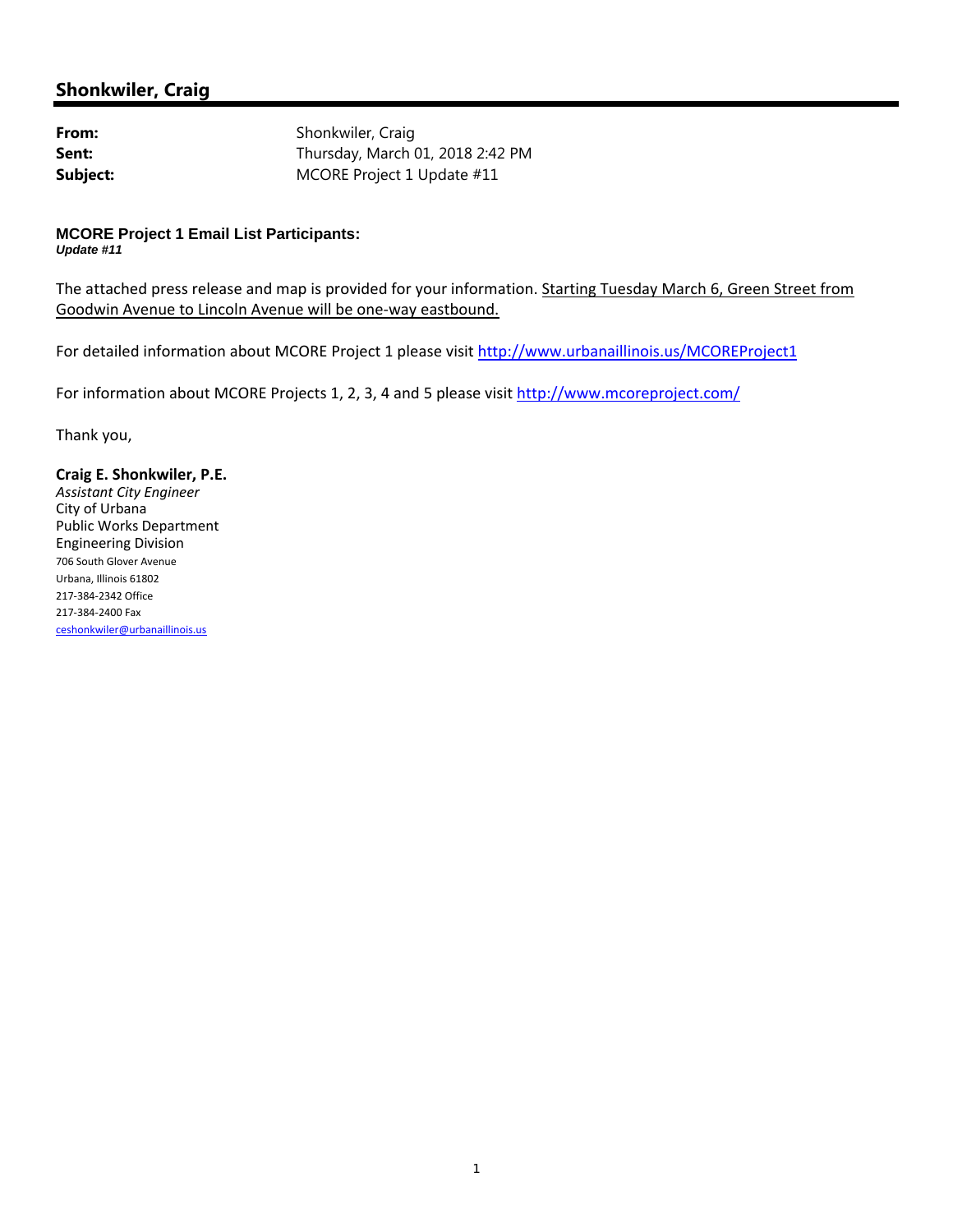

 **URBANA PUBLIC WORKS DEPARTMENT 706 South Glover Avenue Urbana, Illinois 61802** 



| DATE:                                           | <b>March 1, 2018</b>                                                                        |
|-------------------------------------------------|---------------------------------------------------------------------------------------------|
| <b>DEVELOPED &amp;</b><br><b>AUTHORIZED BY:</b> | Mr. Craig E. Shonkwiler, Assistant City Engineer                                            |
| RE:                                             | <b>MCORE</b> Project 1<br>Lane Closure - Green Street from Goodwin Avenue to Lincoln Avenue |

**The north half of Green Street from Goodwin Avenue to Lincoln Avenue will be closed to westbound traffic starting 7:00 a.m., Tuesday, March 6, 2018, until further notice. Westbound Green Street traffic will use a marked detour route via Springfield Avenue. Eastbound Green Street traffic will use the south half of the street. Northbound and southbound traffic will be maintained at all times at the Goodwin Avenue, and Lincoln Avenue, intersections with Green Street. If possible, through traffic is encouraged to use University Avenue or Florida Avenue instead of using Green Street during construction.** 

**Periodic lane closures on Lincoln Avenue north and south of Green Street and on Lincoln Avenue east of Lincoln Avenue to Busey Avenue may also occur during this time period.** 

**The sidewalks on the south side of Green Street from Goodwin Avenue to Lincoln Avenue will remain open to pedestrians. Pedestrian access for the CUMTD bus stop system will be available at bus stops provided on Springfield Avenue and Goodwin Avenue in the vicinity of the project. CUMTD buses will not be using Green Street from Goodwin Avenue to Lincoln Avenue at this time.** 

**The Multimodal Corridor Enhancement Project (MCORE) Project will improve access for all modes of transportation on the University of Illinois campus and provide direct connections to downtown Urbana and Champaign. The project is funded in part by a Federal Transportation Investment Generating Economic Recovery (TIGER) Grant from the U.S. Department of Transportation.** 

**We appreciate the patience and cooperation of the public during construction of this project.** 

**Further information about this project can be found on the City website at http://www.urbanaillinois.us/MCOREProject1** 

**For additional information, please contact Mr. William Gray at 217-384-2342 or wrgray@urbanaillinois.us.** 

# # # City of<br>CHAMPAIGN **T ILLINOIS** npaign-Urbana Mass Transit District